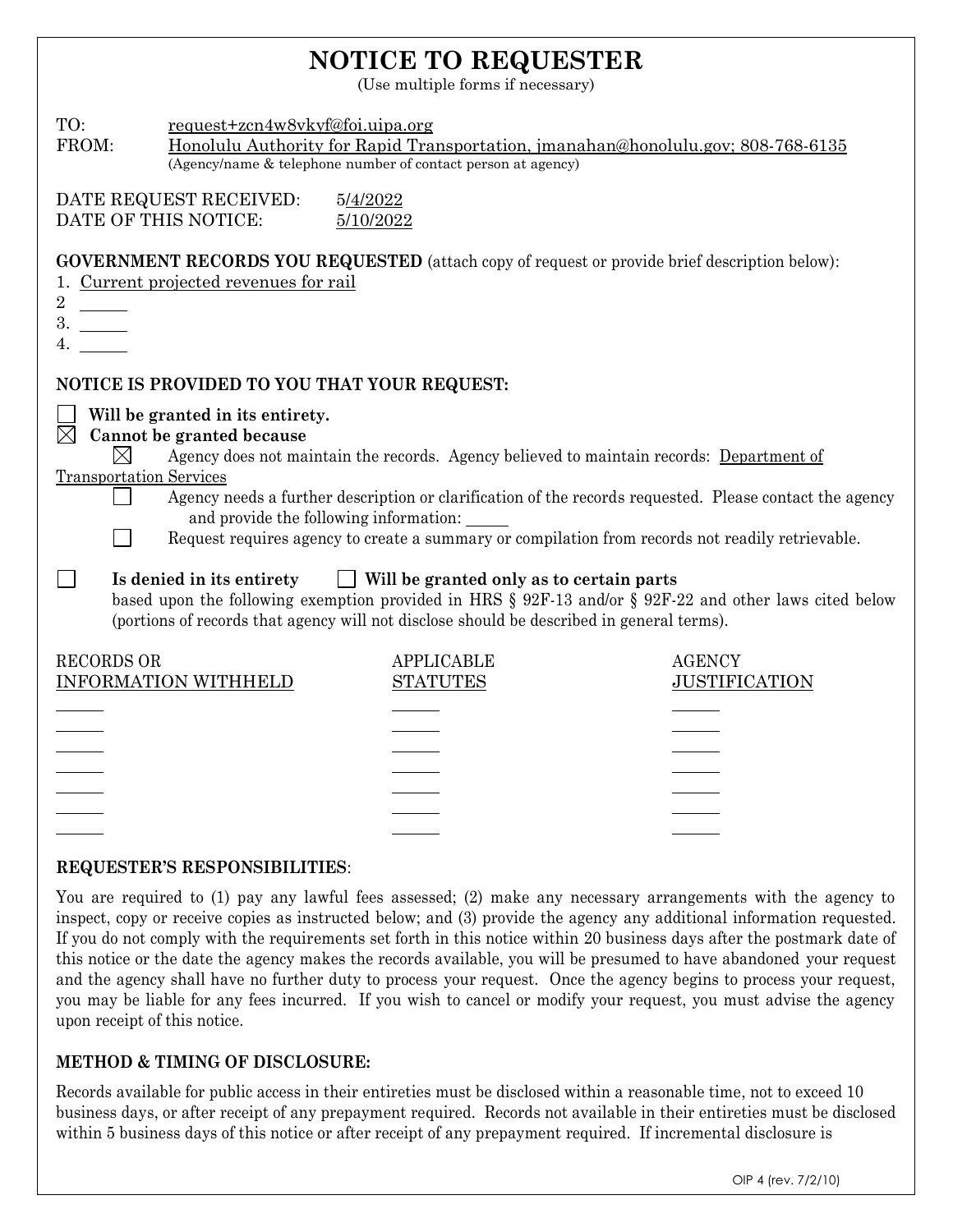| authorized by HAR § 2-71-15, the first increment must be disclosed within 5 business days of this notice or after |  |
|-------------------------------------------------------------------------------------------------------------------|--|
| receipt of any prepayment required.                                                                               |  |

| <b>Method of Disclosure:</b>                                                                                                                                                                                                                                                                                                                                                                                                                                                                                                                                                                                                                                                                                                                                                                                                                                                                                           |  |  |  |  |  |
|------------------------------------------------------------------------------------------------------------------------------------------------------------------------------------------------------------------------------------------------------------------------------------------------------------------------------------------------------------------------------------------------------------------------------------------------------------------------------------------------------------------------------------------------------------------------------------------------------------------------------------------------------------------------------------------------------------------------------------------------------------------------------------------------------------------------------------------------------------------------------------------------------------------------|--|--|--|--|--|
| Inspection at the following location: _______.<br>As requested, a copy of the record(s) will be provided in the following manner:<br>Available for pick-up at the following location: ______.<br>Will be mailed to you.<br>Will be transmitted to you by other means requested: ______.                                                                                                                                                                                                                                                                                                                                                                                                                                                                                                                                                                                                                                |  |  |  |  |  |
| Timing of Disclosure: All records, or first increment where applicable, will be made available or provided to you:                                                                                                                                                                                                                                                                                                                                                                                                                                                                                                                                                                                                                                                                                                                                                                                                     |  |  |  |  |  |
| $On \qquad .$<br>After prepayment of fees and costs of \$ _____ (50% of fees +100% of costs, as estimated below).<br>Payment may be made by cash or: $\Box$ personal check $\Box$ other $\Box$                                                                                                                                                                                                                                                                                                                                                                                                                                                                                                                                                                                                                                                                                                                         |  |  |  |  |  |
| For incremental disclosures, each subsequent increment will be disclosed within 20 business days after:<br>The prior increment (if one prepayment of fees is required and received).<br>Receipt of each incremental prepayment required.<br>Disclosure is being made in increments because the records are voluminous and the following<br>extenuating circumstances exist:<br>Agency must consult with another person to determine whether the record is exempt<br>from disclosure under HRS chapter 92F.<br>Request requires extensive agency efforts to search, review, or segregate the records or<br>otherwise prepare the records for inspection or copying.<br>Agency requires additional time to respond to the request in order to avoid an<br>unreasonable interference with its other statutory duties and functions.<br>A natural disaster or other situation beyond agency's control prevents agency from |  |  |  |  |  |

responding to the request within 10 business days.

## **ESTIMATED FEES & COSTS:**

The agency is authorized to charge you certain fees and costs to process your request (even if no record is subsequently found to exist), but must waive the first \$30 in fees assessed for general requesters and the first \$60 in fees when the agency finds that the request made is in the public interest. See HAR §§ 2-71-19, -31 and -32. The agency may require prepayment of 50% of the total estimated fees and 100% of the total estimated costs prior to processing your request. The following is the estimate of the fees and costs that the agency will charge you, with the applicable waiver amount deducted:

| Fees: | Search                        | Estimate of time to be spent:<br>(\$2.50 for each 15-minute period)                               | \$                  |
|-------|-------------------------------|---------------------------------------------------------------------------------------------------|---------------------|
|       | Review & segregation          | Estimate of time to be spent:<br>(\$5.00 for each 15-minute period)                               | \$                  |
|       | Fees waived                   | $\boxtimes$ general (\$30) $\Box$ public interest (\$60)                                          | $\leq$ 30.00 >      |
|       | Other                         | (Pursuant to HAR $\S$ 2-7-31(B))                                                                  | \$0.00              |
|       | <b>Total Estimated Fees:</b>  |                                                                                                   | \$0.00              |
|       | Costs: Copying                | Estimate of # of pages to be copied:<br>$\left(\emptyset \ \ \ \$\ \_\_\ \text{per page.}\right)$ | \$0.00              |
|       | Other                         |                                                                                                   | \$0.00              |
|       | <b>Total Estimated Costs:</b> |                                                                                                   | \$0.00              |
|       |                               |                                                                                                   | OIP 4 (rev. 7/2/10) |